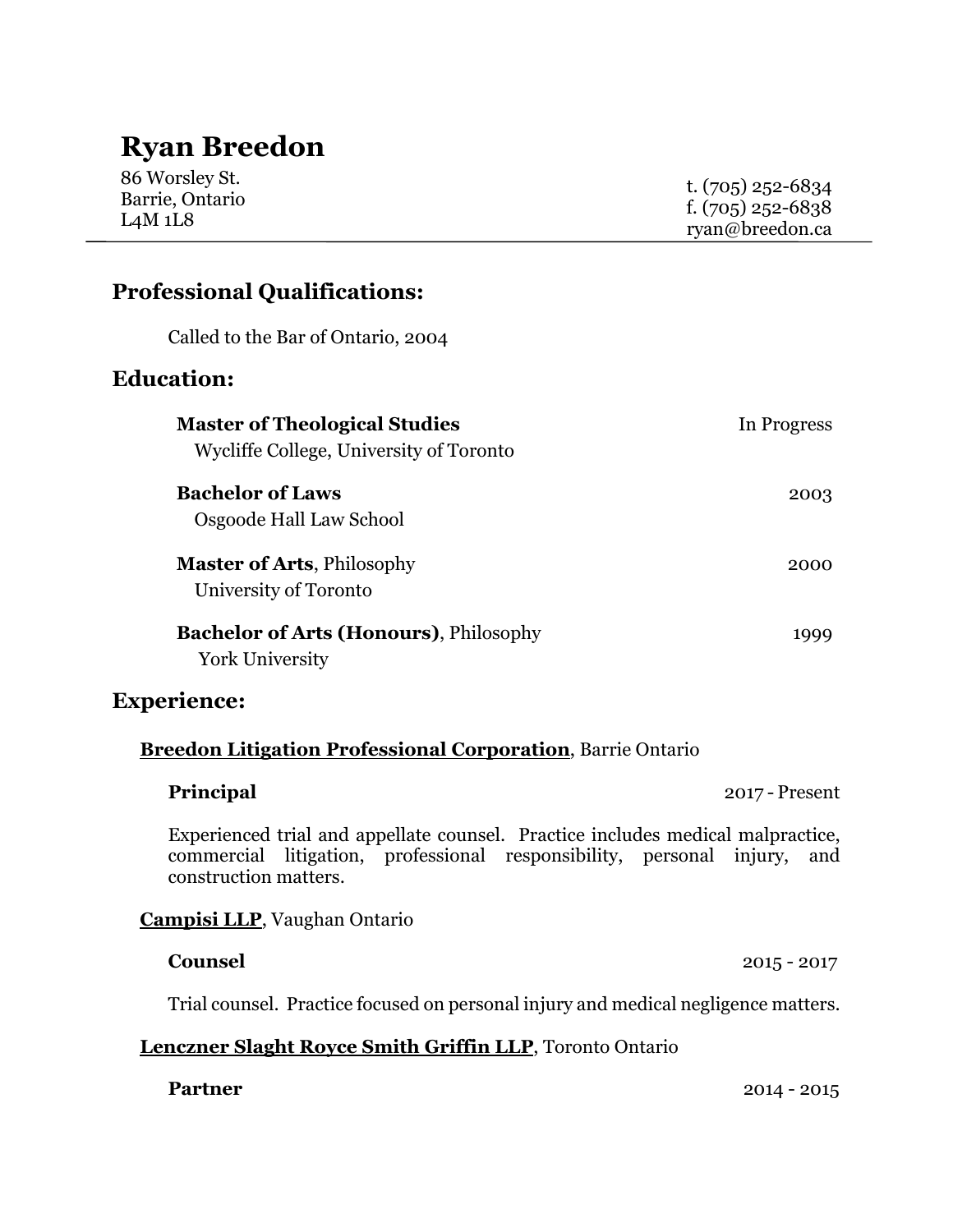#### **Associate** 2004 - 2013 **Student-at-Law** 2003 – 2004 **Summer Law Student**  The Summer 2002 Summer 2002

Equity partner in premier civil ligation firm. Practice includes commercial litigation, professional responsibility, personal injury, construction, quasicriminal and criminal law. Experienced arbitration, trial and appellate counsel.

# **Teaching/Speaking/Presentations:**

- Osgoode Hall Law School, Adjunct Professor, 2019-Present
- Osgoode Hall Law School, Trial Practice Instructor, 2009-2013, 2015-Present
- Osgoode Hall Law School, Intensive Trial Advocacy Workshop, Instructor, 2014- Present
- Osgoode Hall Law School, OTLA Cup Team Coach, 2012-Present
- Ontario Bar Association, Anatomy of a Trial, "Motion to Strike the Jury," November 10, 2020 (forthcoming)
- The Advocates' Society, Mastering Winning Discovery Techniques, "The Big Picture: How will you use your Discovery" (panellist), October 14, 2020 (forthcoming)
- Lenczner Slaght, Practice Points, June 19, 2020
- Medico-Legal Society of Toronto, "Medical Malpractice: Hot Topics," June 16, 2020
- Ontario Bar Association, Maintaining your Litigation Practice in a Remote Work Environment, May 7, 2020
- Osgoode Hall Law School Professional Development, Expert Evidence in Personal Injury Cases, "Experts and Causation," March 4, 2020
- Ontario Trial Lawyers' Association, 2020 Medical Malpractice Conference, "Expert Evidence," February 28, 2020
- Law Society of Ontario, "A Litigator's Guide to Concurrent Criminal, Civil & Administrative Proceedings," January 28, 2020
- Ryerson University, Law Practice Program, Trial Advocacy Workshop, December 12, 2019
- Ontario Trial Lawyers' Association, 2019 Fall Conference, Medical Malpractice Section Chair, October 25, 2019
- Gluckstein Lawyers, Risky Business Conference, "Proving Causation in Medical Malpractice Cases: A Trap for the Unwary," October 18, 2019
- The Advocates' Society, Cross-Examination: Strategies for Success, "Demonstration and Commentary: Objections, Impeachment and Demonstrative Evidence on Cross-Examination," January 30, 2019
- The Advocates' Society, Objection, Your Honour!, "Objections at Trial," June 5, 2018
- Ontario Trial Lawyers' Association, 2018 Spring Conference, "Medical Malpractice in the Diagnosis and Treatment of Strokes: It's All About the Timing," May 25, 2018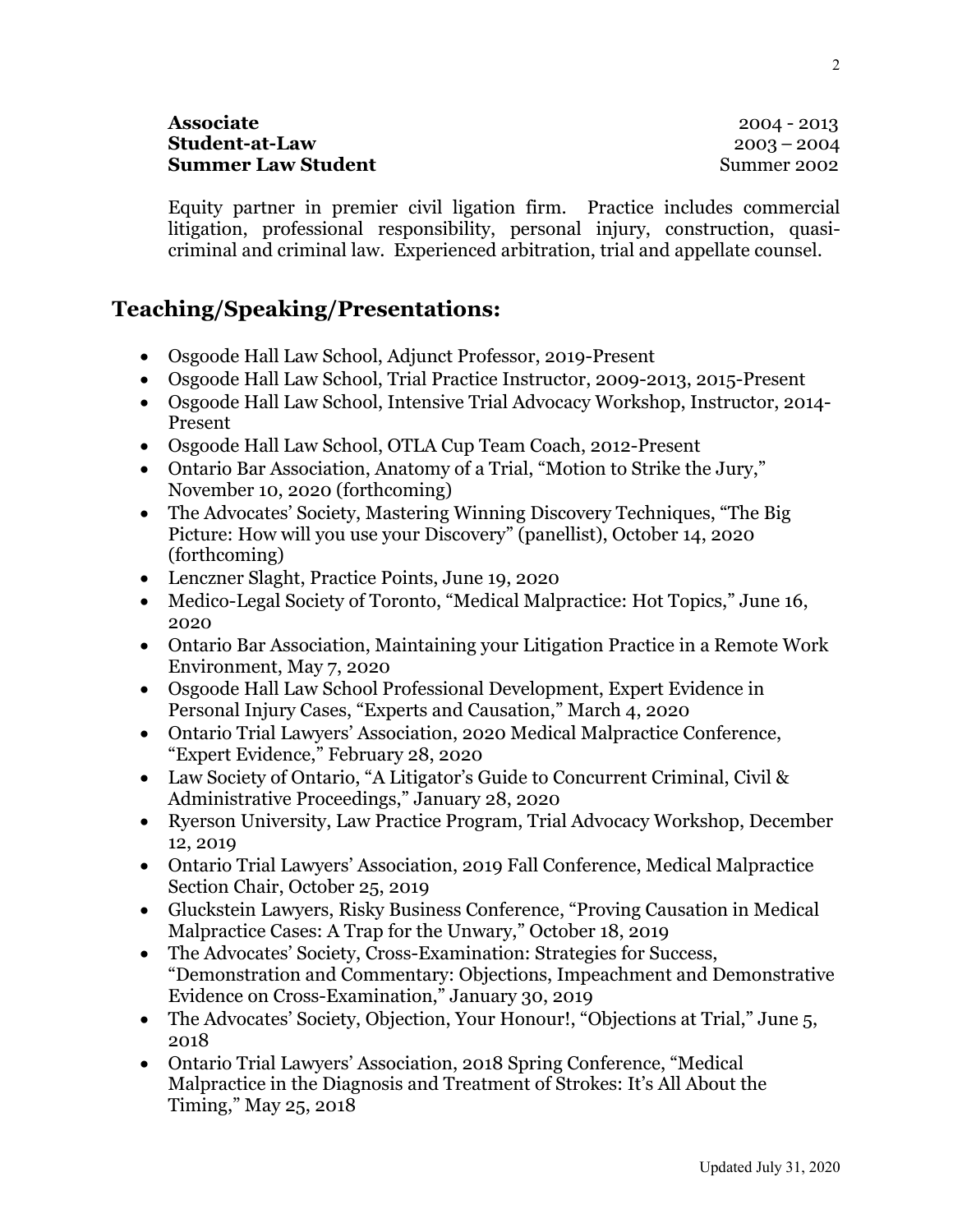- The Advocates' Society, Court House Series, "Effective Argument on Judicial Review," February 23, 2018
- Ontario Trial Lawyers' Association, 2018 Medical Malpractice Conference, "Causation in 2018: Still a Mess," February 15-16, 2018
- University of Toronto, Faculty of Medicine, "Informed Consent," January 26, 2018
- Ontario Trial Lawyers' Association, "Assessing & Evaluating a MedMal File," September 28, 2017
- University of Toronto, Faculty of Medicine, "Medical Professional Legal Issues," September 7, 2017
- Ontario Medical Association, 15<sup>th</sup> Annual Otolaryngology Update 2017, "The Law of Expert Evidence and Report Writing," 4 February 2017
- CP24, Interviewed by George Lagogianis Regarding Adverse Outcomes in Hospital, October 26, 2016
- Sunnybrook Health Sciences Centre, "From the Bedside to the Courtroom: Documentation to Help You Tell Your Story", September 14, 2016
- Trillium Health Centre, "From the Bedside to the Courtroom: Documentation to Help You Tell Your Story", February 23, 2016
- St. Joseph's Hospital, "From the Bedside to the Courtroom: Documentation to Help You Tell Your Story", February 19, 2016
- Medico-Legal Society of Toronto, "QCIPA: The Next Chapter", January 26, 2016
- Ontario Securities Commission, Trial Advocacy Training, Instructor, November 26-28, 2015
- Canadian Orthopaedic Nursing Association, 31<sup>st</sup> Annual Pat Jones Day Conference, Keynote address, "From Bedside to the Courtroom: Documentation to Help You Tell Your Story", October 29, 2015
- University of Toronto, Faculty of Medicine, "Medical Professional Legal Issues", September 10, 2015
- Ontario Bar Association, Proving Your Case: Evidence for Litigators, "The Rule in *Browne v Dunn*," May 7, 2015
- Mount Sinai Hospital, 18<sup>th</sup> Annual Women's Imaging Conference, "Handling Patient Complaints", February 20, 2015
- Osgoode Hall Law School Professional Development, "Prosecuting and Defending Professional Discipline Cases", Co-Chair, January 30, 2015
- University of Toronto, Faculty of Medicine, "Medical Professional Legal Issues", September 4, 2014
- Canadian Medical Protective Association, 8th Provincial Counsel Conference, "Legal Workshop: Developments in College Investigations", May 22, 2014
- Mount Sinai Hospital, 17<sup>th</sup> Annual Women's Imaging Conference, "Medicolegal Cases", February 21, 2014
- University of Toronto, Faculty of Medicine, "Medical Professional Legal Issues", September 5, 2013
- University of Windsor, Windsor Law, "The OCI Demystified", July 12, 2013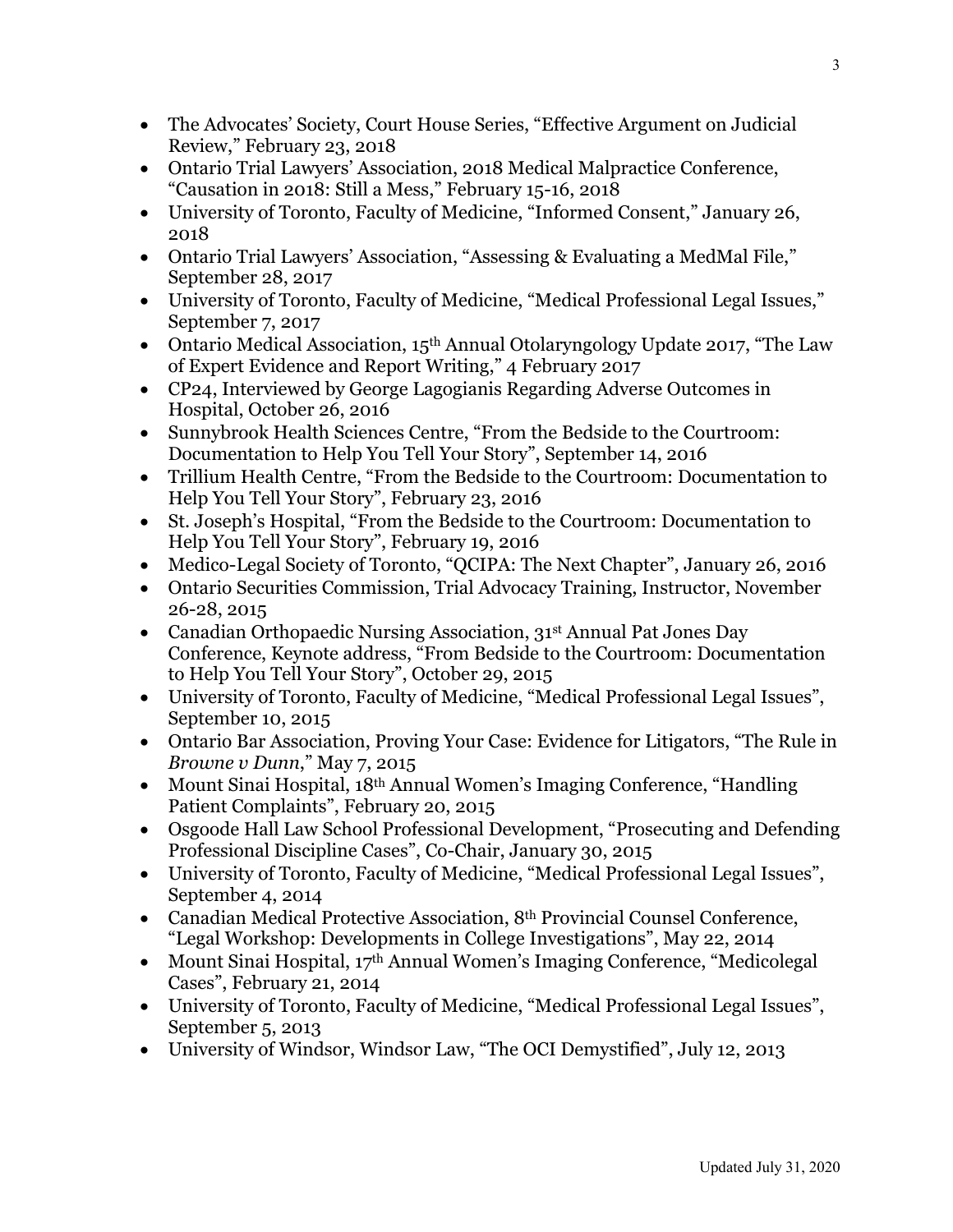- Lenczner Slaght, Ethical Issues and Best Practices Seminar, "Responding to Search Warrants, Production Orders and Regulators' Requests for Documents", June 14, 2013
- Canadian Medical Protective Association, "Physicians with Disruptive Behaviour: Trends and Developments from a PC Perspective", June 4, 2013
- Infonex, Professional Regulation & Discipline, "Taking Advantage of Proliferation of Social Media", April 17, 2013
- Lenczner Slaght, Practice Points, "A Discussion About *R. v. Nedelcu*", April 5, 2013
- Ontario Bar Association, Civil Litigation Fundamentals Sunrise Series, "Pleadings Are Like a Marriage, Factums Are Like a Divorce", October 17, 2012
- Queen's University, Faculty of Law, "Making it Work: Personally and Professionally", March 16, 2012
- University of Toronto, Faculty of Medicine, "Medical Professional Legal Issues", September 6, 2012
- University of Toronto, Faculty of Medicine, "Informed Consent", January 16, 2012
- University of Toronto, Faculty of Medicine, "Medical Professional Legal Issues", August 30, 2011
- Lenczner Slaght, Practice Points, "No Magic, Only Justice", June 10, 2011
- University of Toronto, Faculty of Medicine, "Informed Consent", January 17, 2011
- University of Toronto, Faculty of Medicine, "Medical Professional Legal Issues", August 31, 2010
- Lenczner Slaght, Practice Points, "Association of Professional Engineers of Ontario", August 27, 2010
- Lenczner Slaght, Practice Points, "Tricks of the CPSO", October 30, 2009
- Lenczner Slaght, Associates' Retreat, "How to Effectively Junior to Any Partner", March 7, 2009
- Lenczner Slaght, Practice Points, "Bias", February 20, 2009
- Lenczner Slaght, Practice Points, "The Rule in *Browne v. Dunn*", September 30, 2005

# **Publications:**

- Breedon, R. & Mor, J. "The Law of Expert Evidence: What You Need to Know" (paper presented to the 2020 Ontario Trial Lawyers' Spring Conference, February 2020) [unpublished]
- Breedon, R. "Medical Malpractice in the Diagnosis and Treatment of Strokes: It's All About the Timing" (paper presented to the 2018 Ontario Trial Lawyers' Spring Conference, May 2018) [unpublished].
- Breedon, R. "Causation in 2018: Still a Mess" (paper presented to the 2018) Ontario Trial Lawyers' Association Medical Malpractice Conference, February 2018) [unpublished].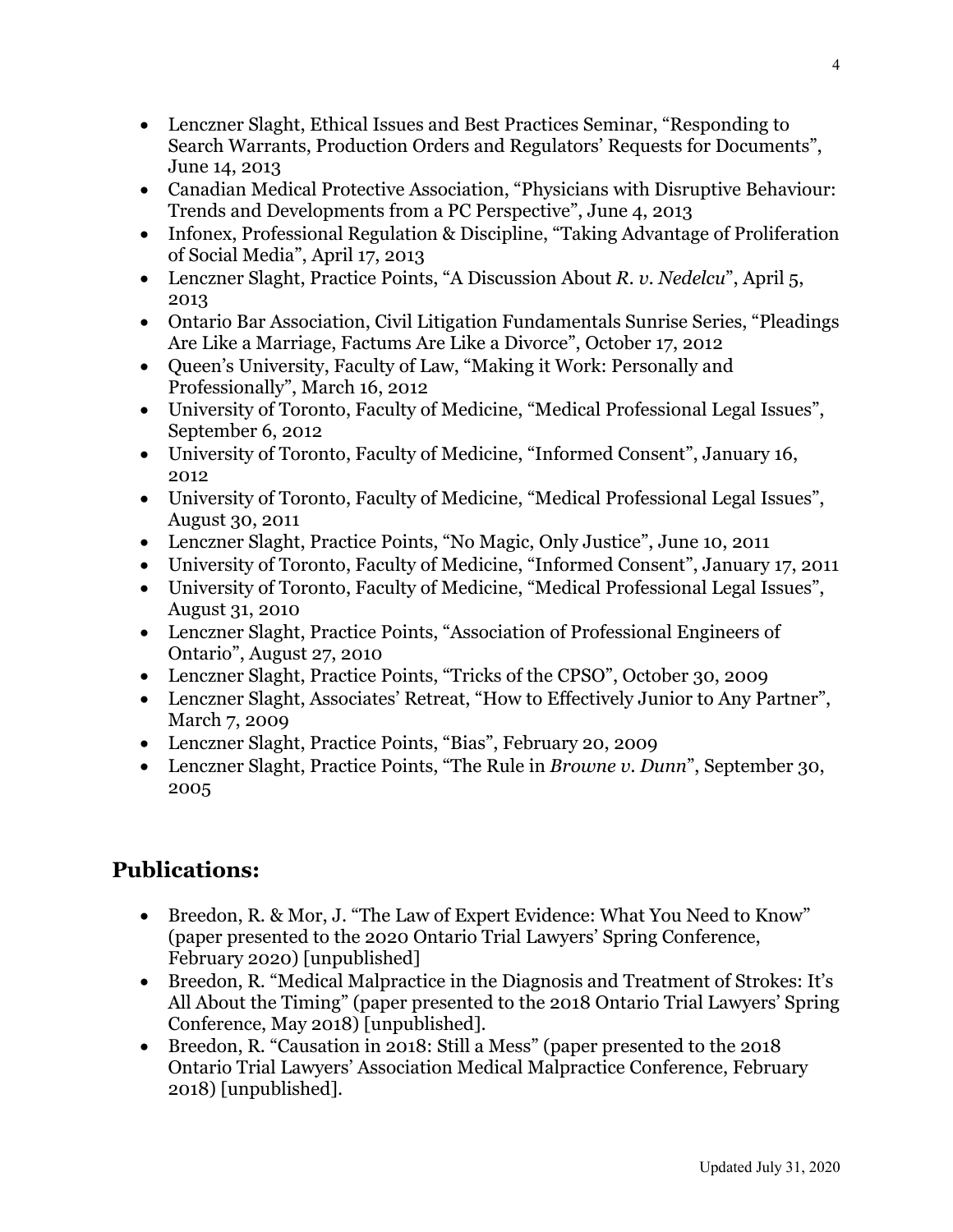- Breedon, R. and Kinnear Hunter, C. "A primer on surveillance and civil litigation." (2015) *The Advocates' Journal* 34:1.
- Breedon, R. "Defending Professionals on Multiple Fronts." *The Lawyers Weekly* (27 February 2015) 15.
- Breedon, R. "B.C. Case Shows Confidentiality not Assured." *The Lawyers Weekly* (31 October 2014) 15.
- Smith, G. & Breedon, R. "Exhaustion of Policy Limits and the Duty to Defend: When Enough is Enough". (2004) 22 Can. J. Ins. L. 1.
- Slaght, R. and Breedon, R. "New Evidentiary Requirements for Certification: The Future of Price Fixing Class Proceedings in Ontario". (2004) 1 Canadian Class Action Review 159.
- Smith, G., Maroudas, E. & Breedon, R. "The Significance of the *Alie* v. *Bertrand & Frère* Decision", (2003) 21 Can. J. Ins. L. 1.

# **Awards and Recognition:**

- Recognized in *Best Lawyers* (Appellate Practice, Corporate and Commercial Litigation, Health Care Law, Medical Negligence, Personal Injury Litigation), 2021
- Listed in the 2020 *Lexpert/America Lawyer Guide to the Leading 500 Lawyers in Canada* (Corporate Commercial Litigation)
- Recognized in *Best Lawyers* (Corporate and Commercial Litigation, Health Care Law, Medical Negligence), 2019-2020
- Listed in the 2020 *Canadian Legal Lexpert Directory*: "Most Frequently Recommended" (Litigation – Corporate Commercial and Medical Negligence); "Consistently Recommended" (Professional Responsibility); "Repeatedly Recommended" (Class Actions)
- Listed in *Lexpert*/Report on Business Special Edition Canada's Leading Litigation Lawyers, November 29, 2019
- "Consistently Recommended" in *Lexpert* (Medical Negligence, Professional Responsibility and Corporate Commercial Litigation), 2018-2020
- "Repeatedly Recommended" in *Lexpert* (Class Actions), 2019-2020
- Recognized in *Best Lawyers* (Health Care Law and Medical Negligence), 2013- 2018
- "Leading Practitioner" in *Lexpert* (Medical Negligence, Professional Liability), 2017
- "Repeatedly Recommended" in *Lexpert*, 2015-2016
- The Dickson C.J.C. Medal for Distinguished Advocacy, American College of Trial Lawyers, Gale Cup 2003
- The Harry R. Rose Criminal Law Prize, Osgoode Hall Law School (York University), 2001
- The Honourable William G.C. Howland Award of Excellence Scholarship, Osgoode Hall Law School (York University), 2000 – 2003

# **Volunteer:**